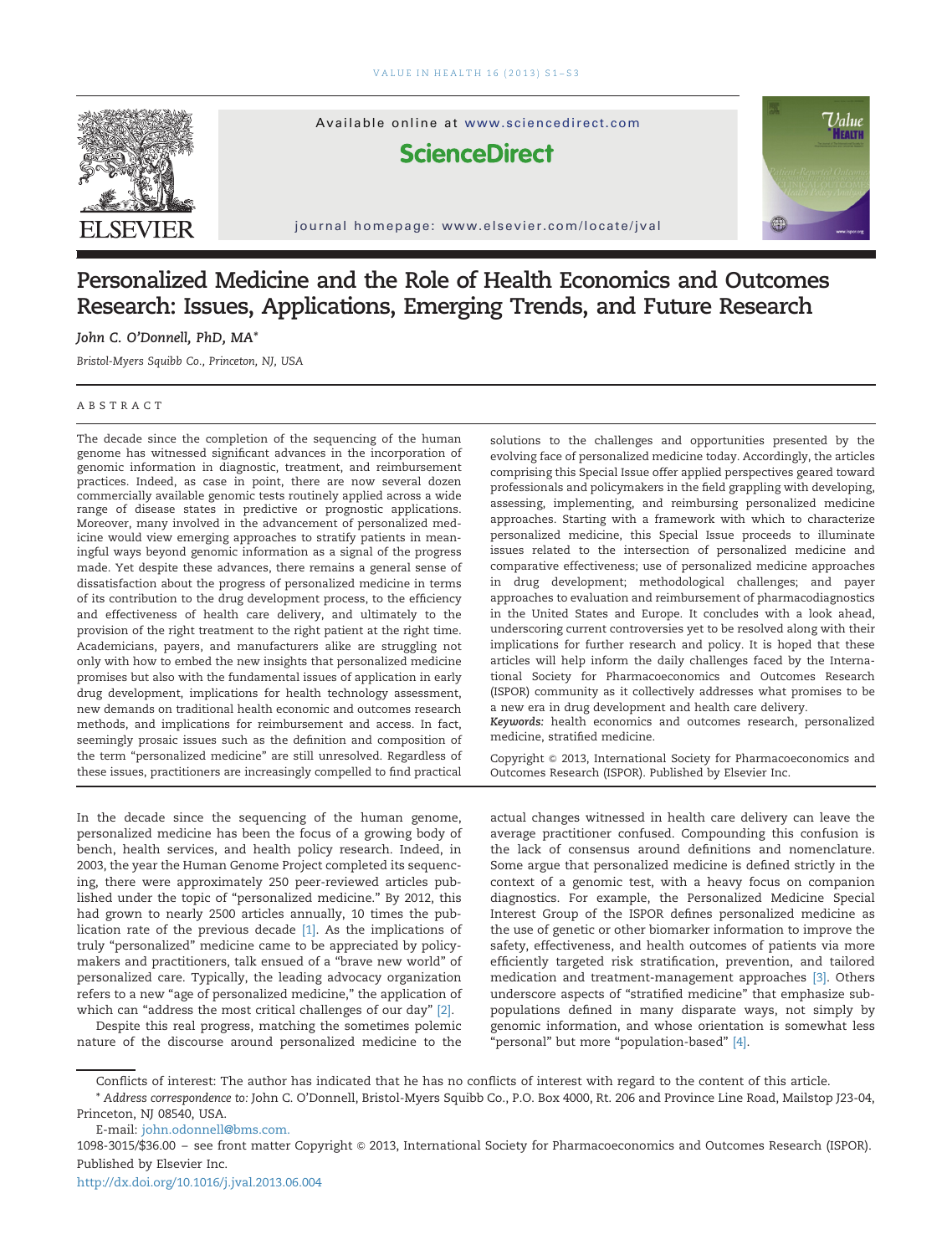These doctrinal issues surrounding definition and nomenclature are perhaps typical when a new body of science is in the formulative "norming"—indeed storming—stages. Such second-order discourse, however, can serve to obfuscate the current pressing issues at hand and impede the ability of practitioners in outcomes research, reimbursement, and delivery to get on with the tasks at hand, including incorporating early genomic information in the drug development process; evolving health economic and outcomes research methodologies to match the new opportunities and challenges of personalized medicine; grappling with coverage and reimbursement decisions; and addressing the "lag" between current regulatory practices and health systems needs in actual practice.

It is this gap that the current ISPOR Special Issue on Personalized Medicine seeks to fill. In 2011, the Institutional Council of ISPOR, composed of industry, payer, and academic leaders from across the heath care continuum, prioritized personalized medicine as a key growth opportunity for ISPOR membership and beyond. The orientation taken was to use the expertise of the Council, in a peer reviewed context, to elicit actual and emerging practices and novel use cases in the area of personal/stratified medicine to help foster greater understanding among practitioners of issues, best practices, barriers, and enablers to help advance a critical area of health care delivery that at times appears mired in doctrinal and operational difficulties.

Accordingly, the first article in the Special Issue seeks to bring together various threads in definition and nomenclature to advance a basic framework with which to support the subsequent discussion, and which thereby may also be of service to the broader practitioner community seeking some level of consensus upon which to engage in increment health systems adaptation. Redekop and Mladsi proffer a framework starting from a series of applied clinical questions that researchers, practitioners, and policymakers confront on a daily basis relating to susceptibility, diagnosis, prognosis, treatment, and surveillance. From there, the authors show the linkages between these classic clinical questions and how various personalized medicine technologies influence decision making and ultimately patient care and outcome.

The Special Issue also addresses emerging methodological issues focused in three broad (sometimes overlapping) areas: applications in comparative effectiveness research (CER), drug development, and economic evaluation. With respect to CER, it becomes clear to even the casual observer that variation in patient populations impact outcome and thus can have profound implications for evidence generation, its utilization, and the overlay of economic considerations. In the end, Willke and colleagues see personalized medicine as somewhat synonymous with the heterogeneity of treatment effect CER seeks to understand, if only to control for while pursuing key health services research questions.

Personalized medicine has presented a brand new set of challenges and opportunities in the drug development process, and manufacturers have faced a classic "institutional lag" in which standard operating procedures and organizational boundaries are having to give way to new processes and procedures through which to identify, understand, and embed personalized medicine insights. New entities such as centers of excellence in personalized medicine have evolved to help companies come to grips with the emerging imperatives, while advancing even broader but interrelated initiatives such as translational medicine. In the midst of this change, health economics and outcomes research professionals find themselves in the sometimes unenviable position of assuming new accountabilities, for example, in the use of observational research methods to understand the associations between stratification of patient populations, risk, prognosis, and outcome. As Burns and colleagues highlight, in this context exciting new perspectives are being advanced, or tried and true methods are being redeployed, to assist in understanding the predictive and prognostic properties of biomarkers, their accurate measurement, their sensitivity and

specificity, and ultimately their ability to change patient and physician behavior in actual practice.

In a similar fashion, personalized medicine offers the promise, as evinced in emerging economic evaluation studies, to point the way to greater efficiency and effectiveness in health care. A number of leading thinkers in this area, at both the "macro" and "micro" economic policy levels (some of whom have joined this Special Issue), have showcased how personalized medicine can help target appropriate patients, but more important, how this can yield positive net benefit to manufacturers, payers, and governments as a whole. As Annemans, Redekop, and Payne note herein, these new methods, or rather, redeployed methods of economic evaluation, will help the ecosystem move beyond stale arguments related to the dangers of "niching" products and restricting patient choice and access, to explore win-win approaches that appropriately value new technologies, both at the time of launch and possibly over time.

In the US payer environment, arguably the most active current reimbursement space for personalized medicine, emerging issues and use cases abound and in this Special Issue Frueh felt it important to illuminate and contrast the way in which US payers have opportunistically at times embraced personalized medicine approaches, against current regulatory barriers and practice inertia. The case of warfarin "metabolizers" in the context of the next-generation antiplatelets is particularly illuminating because it juxtaposes the limits of basic science, compelling payer interest in controlling costs, and ultimately the challenging dynamic of influencing practice patterns on the basis of an imperfect, and at best, emerging evidence base. Similarly, in Europe, the continuing austerity has brought to the fore serious challenges, and indeed dissention, about who should bear the costs of personalized medicine and in what manner. The advanced health technology assessment (HTA) "regimes" in Europe have been highly active in assessing the merits of personalized medicine technologies and approaches, and have perhaps inadvertently brought to the fore controversy that unresolved could serve to stifle further evolution in the area and impede creative approaches that could yield positive value to the broader ecosystem. Here Payne and Annemans underscore the need to assess societal, patient, and providers perspectives when evaluating companion diagnostics, along with the limits to HTA decision making imposed by weak clinical and economic evidence bases. Perspectives vary as well, they observe, when considering national HTA decisions versus subnational, sometimes mediated by "supplier" versus "consumer" utility (e.g., academic community vs. patients). They conclude with several key recommendations for Europe to foster a more receptive climate for personalized medicine, recognizing that its positive benefits are conferred to patient, provider, and payer alike.

With these key issues helping to characterize the current "state of the state," we conclude this Special Issue with a look ahead at emerging trends and the need for future research. A broad set of opportunities is addressed, with emphasis on evidentiary needs ex ante and ex post stratification, regulatory gaps, and evidence of clinical utility in actual practice. Notably, Towse and Garrison argue that raising the threshold for evidence will mean less pharmacodiagnostic research and development unless reimbursement and intellectual property demands are kept realistic.

Thomas Kuhn in his classic work the Structure of Scientific Revolutions [\[5\]](#page--1-0) cites not dramatic advances, like the sequencing of the human genome, as the key drivers of scientific progress, but rather the incremental learnings that illuminate inadequacies of current scientific dogma, which, in turn, prepare the ground for revolutionary change. As this Special Issue in some measure conveys, we believe that we find ourselves within that incremental process that has the potential to usher in a scientific revolution, and with appropriate foresight and integration, health